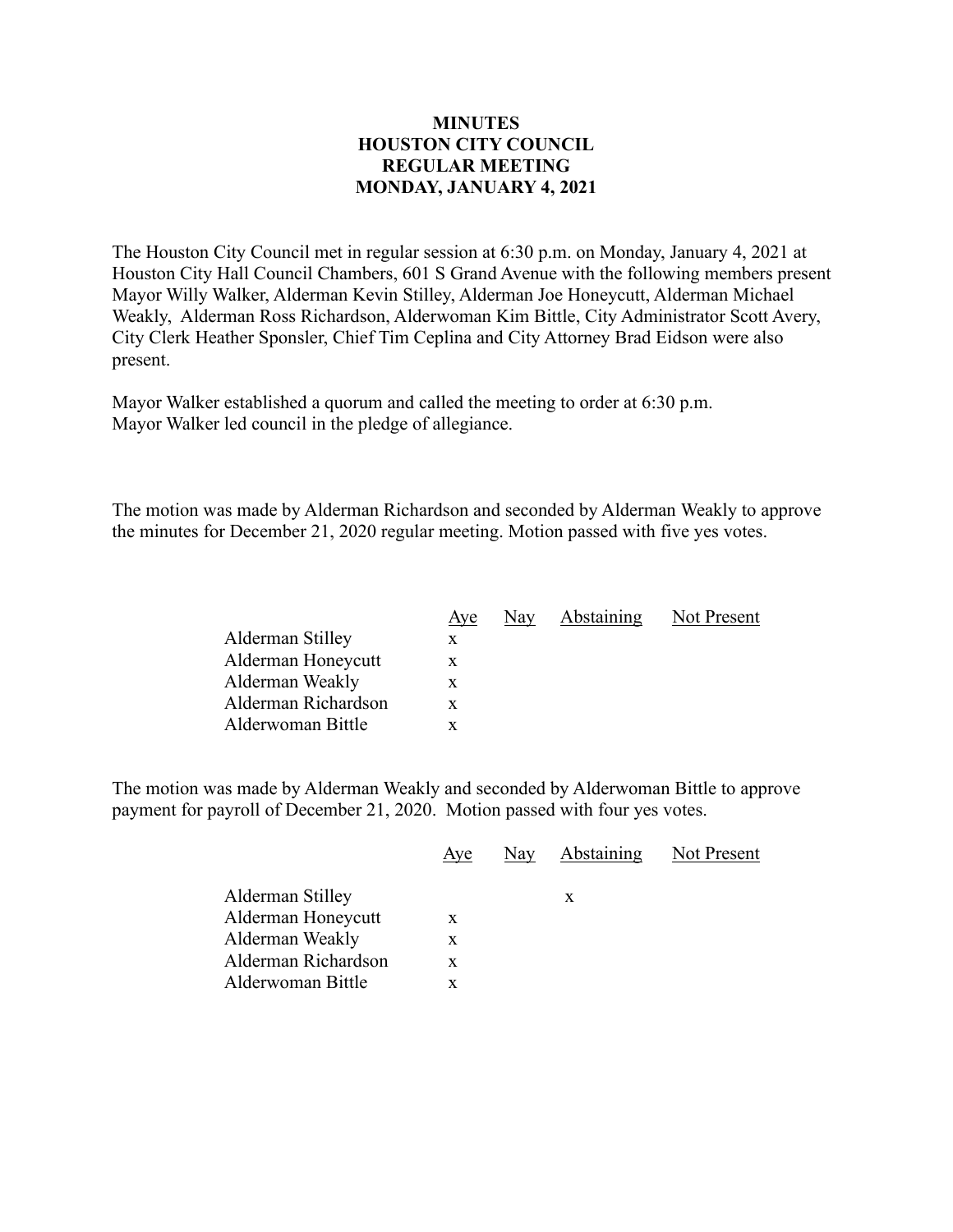The motion was made by Alderman Richardson and seconded by Alderman Honeycutt to approve payment of invoices for December  $31^{st}$  & January  $4^{th}$ , 2021 (\$58,948.38) as presented. Motion passed with five yes votes.

|                     | Aye | Nay | Abstaining | Not Present |
|---------------------|-----|-----|------------|-------------|
| Alderman Stilley    | X   |     |            |             |
| Alderman Honeycutt  | X   |     |            |             |
| Alderman Weakly     | X   |     |            |             |
| Alderman Richardson | X   |     |            |             |
| Alderwoman Bittle   |     |     |            |             |
|                     |     |     |            |             |

The motion was made by Alderman Weakly and seconded by Alderman Richardson to purchase cabinet and trays from Macqueen in the amount of \$18,538.69 for fire truck. Motion passed with four yes votes.

|                     | Aye | Nay | Abstaining Not Present |  |
|---------------------|-----|-----|------------------------|--|
|                     |     |     |                        |  |
| Alderman Stilley    | X   |     |                        |  |
| Alderman Honeycutt  | X   |     |                        |  |
| Alderman Weakly     | X   |     |                        |  |
| Alderman Richardson | X   |     |                        |  |
| Alderwoman Bittle   |     |     | x                      |  |

The motion was made by Alderman Richardson and seconded by Alderman Weakly to approve leaf vac and chipper truck policy. Motion passed with five yes votes.

|                     | Aye | Nay Abstaining | Not Present |
|---------------------|-----|----------------|-------------|
| Alderman Stilley    | X   |                |             |
| Alderman Honeycutt  | X   |                |             |
| Alderman Weakly     | X   |                |             |
| Alderman Richardson | X   |                |             |
| Alderwoman Bittle   |     |                |             |
|                     |     |                |             |

Mayor Walker appointed Conway Hawn as Municipal Judge till May, 2021.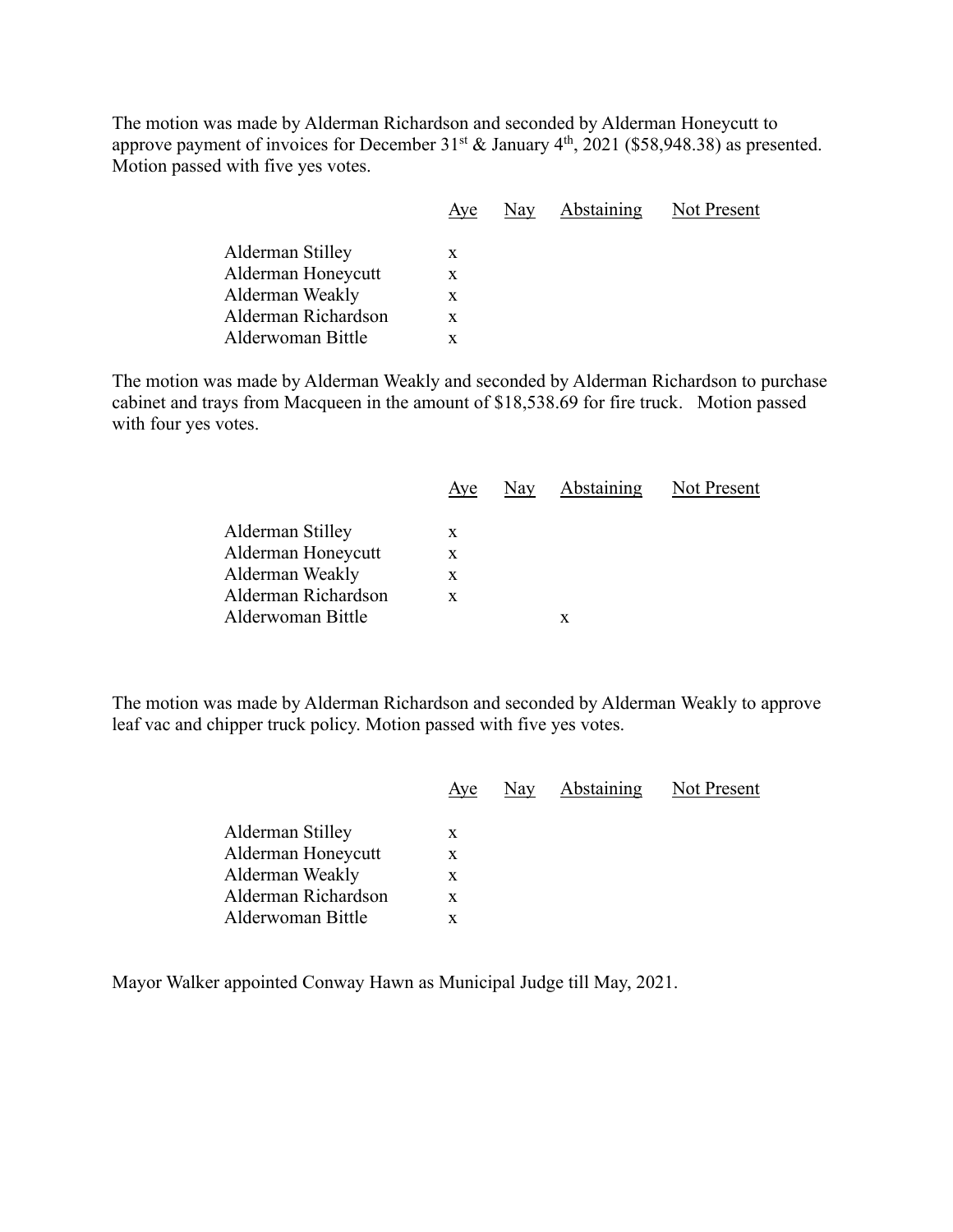The motion was made by Alderman Honeycutt and seconded by Alderman Weakly to purchase Myers grinder pump from Independent Electric in the amount of \$21,141.33. Motion passed with five yes votes.

|                     | Aye | Nay | <b>Abstaining</b> Not Present |  |
|---------------------|-----|-----|-------------------------------|--|
| Alderman Stilley    | X   |     |                               |  |
| Alderman Honeycutt  | X   |     |                               |  |
| Alderman Weakly     | X   |     |                               |  |
| Alderman Richardson | X   |     |                               |  |
| Alderwoman Bittle   | x   |     |                               |  |
|                     |     |     |                               |  |

The motion was made by Alderman Weakly and seconded by Alderman Richardson to close this part of the meeting pursuant to Section 610.021 (1), (2) or (3). Motion passed with five roll call votes.

|                     | Aye | Nay Abstaining Not Present |  |
|---------------------|-----|----------------------------|--|
| Alderman Stilley    | X   |                            |  |
| Alderman Honeycutt  | X   |                            |  |
| Alderman Weakly     | X   |                            |  |
| Alderman Richardson | X   |                            |  |
| Alderwoman Bittle   |     |                            |  |
|                     |     |                            |  |

The motion was made by Alderman Weakly and seconded by Alderwoman Bittle to go back into open session. Motion was passed with five roll call votes.

| Alderman Stilley<br>X<br>Alderman Honeycutt<br>X<br>Alderman Weakly<br>x | Aye | Nay | Abstaining | Not Present |
|--------------------------------------------------------------------------|-----|-----|------------|-------------|
| Alderman Richardson<br>X<br>Alderwoman Bittle<br>X.                      |     |     |            |             |